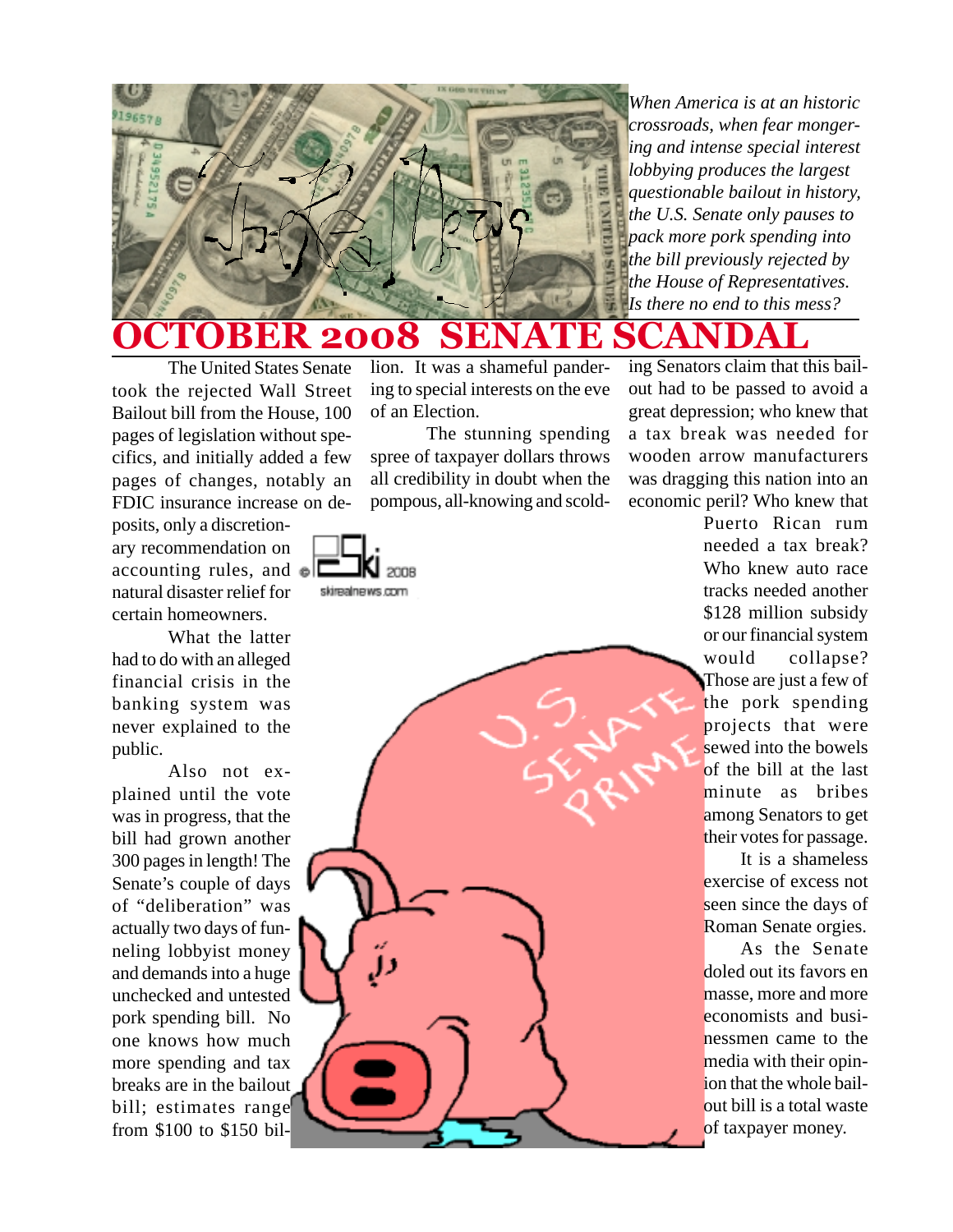## THE REAL NEWS SENATE SCANDAL EDITION PG 2

The Hank Paulson plan to save America by spending at least \$700 billion with no accountability or true oversight when America is in a mild recession has been picked a part by financial experts for days.

Global investor Jim Rogers, who made billions with George Soros on currency and commodity trades, said the best way to deal with any financial crisis would be to "do nothing." He believes that the capitalist market would take care of itself; that bad banks would go under and good banks would get stronger. In capitalistic nations, you must let people fail, otherwise, government intervention will increase the problem.

An infusion of billions into the banking system to make it solvent or liquid has done nothing to stop the crisis. The U.S. Treasury had been throwing for weeks billion dollar bricks into the system like coal into a blast furnace. And nothing has changed. In the last week of September, the U.S. pushed another \$600 billion into the global financial markets in order to stem the tide of international failures.

The stock market went down hard when the House failed to pass the first bailout bill. And the stock market went down hard when the Senate passed the pork loaded second bailout bill.

The hardest thing a parent can do to a screaming spoiled child is to say "No!" Wall Street firms have been riding the wealth creation train unchecked for a



decade, printing their own money in the form of securities and derivative contracts. But now when the world seizes up and finds that the index formulas are going down, and the value of the gambling betting slips is called, the investment groups have no real cash to cover their lost bets. So there is a whine to the U.S. Treasury under the threat of the collapse of the entire banking system.

The leadership refuses to address the question that the root of this evil is the firm's own greedy derivatives, highly speculative, highly leveraged pieces of paper with no tangible value except to trade back and forth with other traders in a high stakes game of hot potato.

Now, they want Uncle Sam to take all these worthless hot coals off their books, at face value no doubt, so they can fatten up their balance sheets, profit statements and bonus pools before the end of the year.

The America public is not as stupid as the Senate leadership said on the night of their passage of their pork bailout bill. Leaders came to the microphones and basically told the public that the issue was so complex and dire that this "rescue" plan had to be passed without any hearings, public comments or alternative thinking. In truth, it is the Senators themselves who don't know what is happening because the administration's own proponents cannot explain the issue.